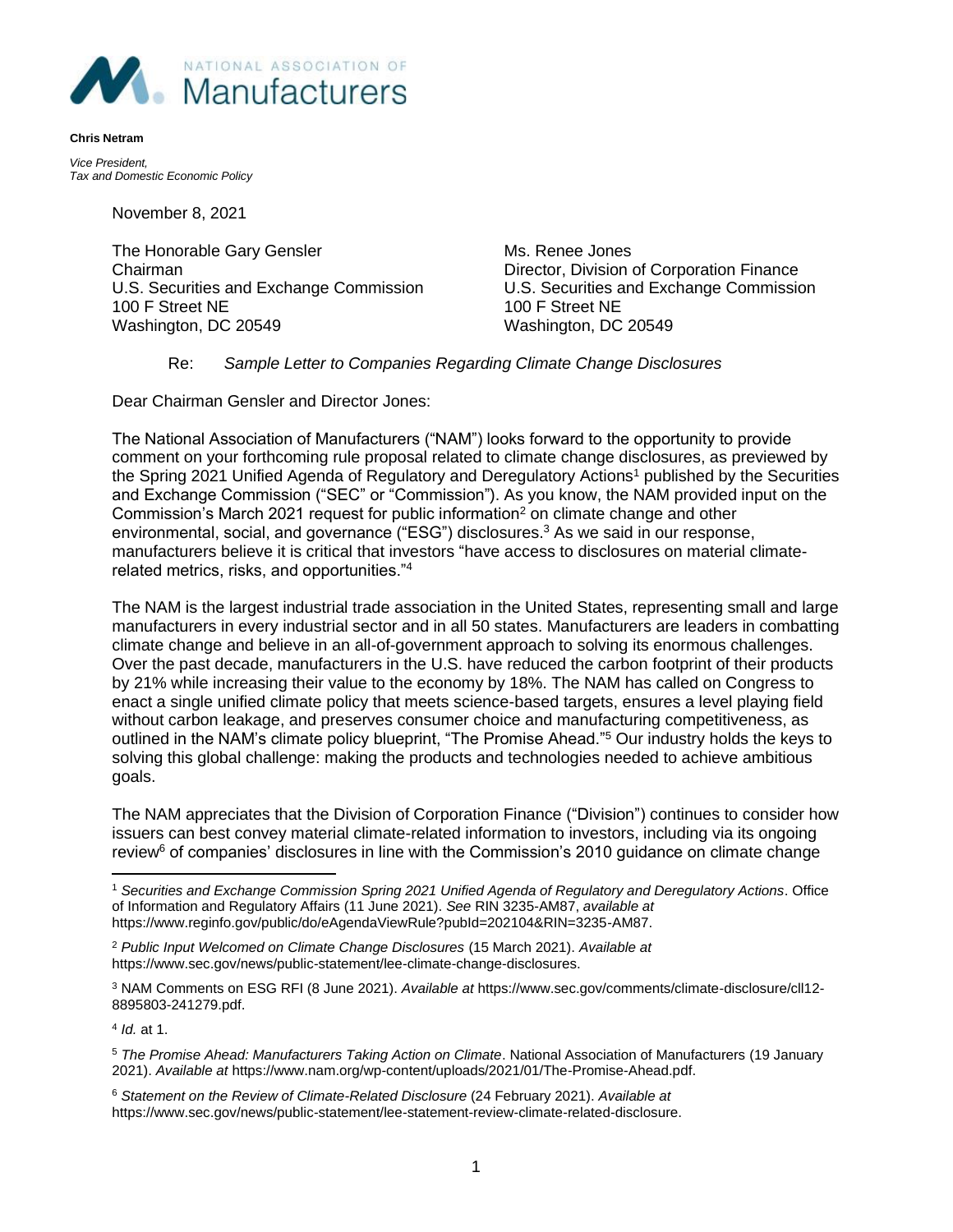disclosures.<sup>7</sup> In September 2021, this review resulted in an "illustrative letter" from the Division, providing "sample comments that the Division may issue to companies regarding their climaterelated disclosure or the absence of such disclosure.<sup>"8</sup> Public companies have begun to receive versions of this letter from the Division, tailored to their specific business and industry. The letter appears to be both a refresh of the 2010 climate change guidance and a precursor to more prescriptive rulemaking as envisaged by the Commission's regulatory agenda. As such, the NAM offers the following perspectives on the Division's application of the existing climate disclosure guidelines and the Commission's work to promulgate a new climate change reporting framework.

I. **Commission-level notice-and-comment rulemaking is required under the Administrative Procedure Act for any new substantive reporting obligations—and necessary for the SEC's climate change disclosure framework to be effective and reliable.**

First and foremost, it is critical that any substantive action to mandate enhanced climate change reporting come directly from the Commission in the form of Administrative Procedure Act ("APA") rulemaking. The statutorily mandated APA notice-and-comment process ensures that the SEC understands public perspectives on its rule proposals, including those from the regulated entities (in this case, publicly traded companies) that would be directly impacted by any final regulation. The APA further requires that the SEC incorporate public feedback into its decision-making process so as to arrive at a final rule that is reasonable, appropriately tailored, and not arbitrary and capricious. This process is required by law, and it ultimately provides certainty to the marketplace and clarity to public companies as to what would be required of them under any final agency action.

Beyond this statutory requirement, public comment can help to ensure that any new disclosure mandate is effective for both companies and investors. As we said in our response to the SEC's March 2021 request for public input, a final rule that reflects feedback from the businesses that will be asked to implement any new climate reporting requirements "will give companies the confidence they need to build the systems necessary for climate and ESG reporting and to set benchmarks that will allow for relevant and useful analysis in future years."<sup>9</sup> Public feedback is critical for any significant rulemaking, but it is particularly crucial in the climate context given that the issues related to climate change reporting are complex and ever-changing. A Commission-level rule proposal will allow all relevant parties to understand the potential approaches to climate reporting the SEC is considering and to provide comment on how any such approaches would impact the market.

In light of the importance of Commission-level rulemaking, manufacturers note that certain items in the Division's sample letter could be read as new disclosure requirements or staff-driven additions to the Commission's 2010 guidelines. The sample letter also implies an obligation for companies to justify management decisions not to report certain climate-related information to the Division staff itself a type of new disclosure mandate. The NAM respectfully encourages the SEC to follow the statutorily mandated APA notice-and-comment process if it chooses to institute new climate reporting requirements for public companies rather than adopting a stance of *de facto* regulation via staff review of issuer filings.

<sup>7</sup> *Commission Guidance Regarding Disclosure Related to Climate Change*, 75 Fed. Reg. 6290 (8 February 2010). Release Nos. 33-9106, 34-61469; *available at* https://www.govinfo.gov/content/pkg/FR-2010-02-08/pdf/2010- 2602.pdf.

<sup>8</sup> *Sample Letter to Companies Regarding Climate Change Disclosures* (22 September 2021). *Available at* https://www.sec.gov/corpfin/sample-letter-climate-change-disclosures.

<sup>9</sup> NAM ESG Comments, *supra* note 3, at 12.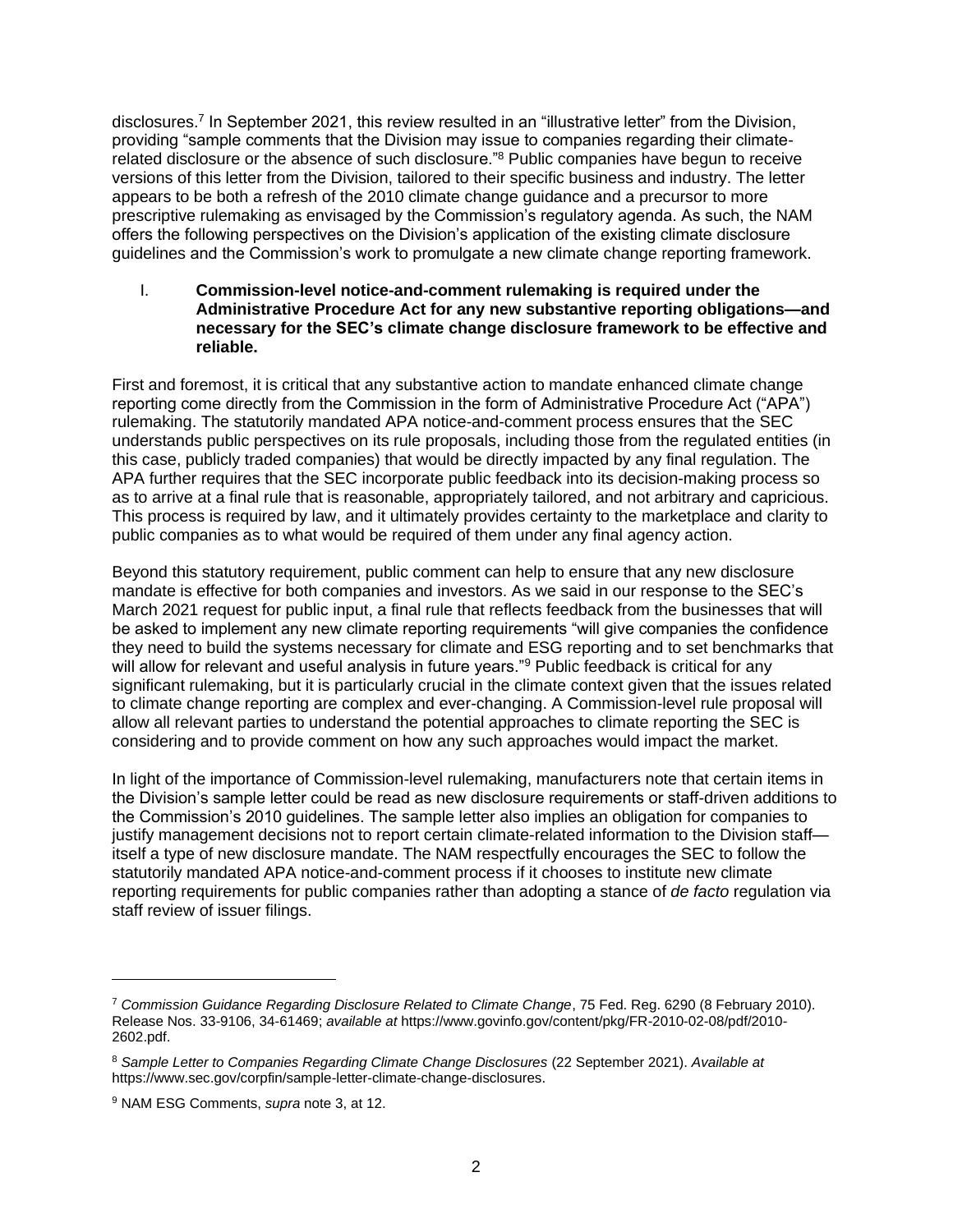## **II. Any climate change reporting requirements should support the disclosure of financially material climate-related information.**

The NAM appreciates that the Division's sample letter emphasizes companies' obligation to disclose *material* information related to climate risks and opportunities. Conveying decision-useful information that businesses determine to be financially material to shareholders under the Supreme Court's *TSC Industries* standard<sup>10</sup> is the ultimate goal of any reporting requirement, and we welcomed the letter's repeated emphasis that additional information would be requested from issuers only if financially material.<sup>11</sup> Basing disclosure obligations on financial materiality "will support companies' efforts to ensure that investors have information on metrics that drive value creation and long-term shareholder return."<sup>12</sup>

Manufacturers are taking the lead in innovating solutions to climate change, ensuring clean air and water, and more. Moreover, manufacturers believe it is critical that publicly traded companies communicate financially material information, data, and risk factors about these important efforts to their shareholders. When climate-related information is important to a reasonable shareholder's investment decisions, publicly traded manufacturers are diligent in ensuring that investors have the information they need.

As the Division reviews company filings with an eye toward climate-related disclosures and considers issuer responses to staff requests based on the new sample climate letter, the NAM respectfully encourages the SEC to focus on only those metrics that are financially material to a firm's investors. Notably, materiality does not encompass information that may be interesting to a small subset of investors, or that outside stakeholders have deemed noteworthy. Rather, the Supreme Court has made clear that data is only material if there is a "substantial likelihood that the disclosure of the omitted fact would have been viewed by the reasonable investor as having significantly altered the 'total mix' of information made available."<sup>13</sup> Further, the SEC's tripartite mission to protect investors; maintain fair, orderly, and efficient markets; and facilitate capital formation does not extend further into the policymaking realm—which is to say that staff review of public company filings should focus on ensuring that investors have needed information about financially material business risks, not on achieving specific policy outcomes outside the SEC's purview. The financial materiality standard enables appropriate disclosure by focusing public reporting on the needs of the reasonable investor and, as such, on metrics that support value creation and long-term shareholder return.

Similarly, the NAM is hopeful that any new rule proposed by the Commission will adhere to the timetested and well-understood materiality standard as it relates to an issuer's financial condition. Any new climate reporting framework should allow for fulsome and comparable disclosures of material climate data without imposing a one-size-fits-all mandate that obscures companies' disclosure of relevant, decision-useful information.

<sup>10</sup> *TSC Industries, Inc. v. Northway, Inc.*, 426 U.S. 438 (1976).

<sup>11</sup> *See, e.g.,* Corp Fin Sample Letter, *supra* note 8, Question 2 ("Disclose the *material* effects of transition risks…"); Question 3 ("Disclose any *material* litigation risks…"); Question 6 ("*To the extent material*, discuss the indirect consequences of climate-related regulation or business trends…"); Question 7 ("*If material*, discuss the physical effects of climate change…"); Question 8 ("Quantify any *material* increased compliance costs…") [emphasis added].

<sup>12</sup> NAM ESG Comments, *supra* note 3, at 2.

<sup>13</sup> *TSC Industries*, *supra* note 10; *see also Basic, Inc. vs. Levinson*, 485 U.S. 224 (1988).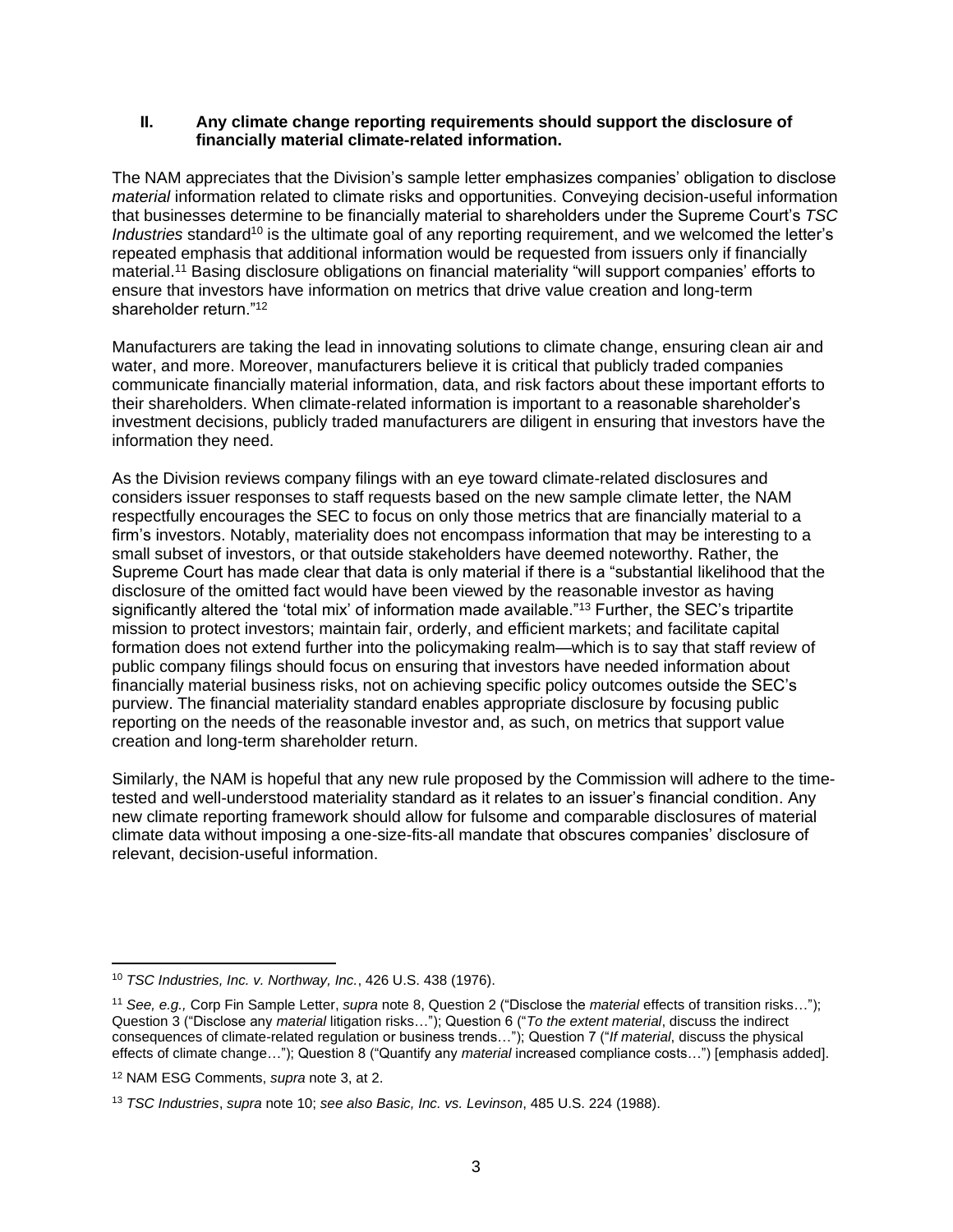**III. The SEC should continue to support companies' efforts to convey climate-related information to investors and other stakeholders via a range of appropriate public platforms.**

As noted, manufacturers believe it is critical that publicly traded companies communicate relevant climate-related information to their shareholders. Many manufacturers are already taking steps—as appropriate for their businesses and in compliance with existing disclosure laws—to publicize climate-related information, including by reporting data in their public filings and annual reports, publishing sustainability reports and corporate social responsibility reports accessible to shareholders and other stakeholders, and voluntarily complying with third-party standard setters like the Sustainability Accounting Standards Board ("SASB"), the Task Force on Climate-related Financial Disclosures ("TCFD"), and the Global Reporting Initiative ("GRI"). Each business, in consideration of its individual climate-related risks and opportunities and in consultation with its shareholders, can decide on an appropriate blend of these methods to communicate climate-related information.

The Division's sample letter appears to cast doubt on any method for conveying climate-related information other than SEC filings. Question 1 asks companies to justify why they might have been "more expansive" in their corporate social responsibility report than in their SEC filings.<sup>14</sup> However, the 2010 guidance that the Division's letter purports to bolster makes clear that it is appropriate, and indeed beneficial to investors, for companies to provide climate-related information outside of their SEC filings. The guidance specifically notes that other venues for climate reporting "can provide important information to investors outside of disclosure documents filed with the Commission."<sup>15</sup> The guidance does remind companies that "some" information provided in voluntary contexts "may be" required to be included in SEC filings<sup>16</sup>—but it does not require all climate information provided by companies in any context (including corporate social responsibility reports) to always be included in their SEC filings.

The NAM respectfully encourages the Division to recognize the utility of corporate social responsibility reports, sustainability reports, third-party frameworks, and other climate reporting mechanisms that continue to serve businesses and their investors well. There are legitimate reasons to use these reporting methods as a complement to SEC filings, and the inclusion of information in one document and not another does not mean that an issuer has in any way violated its duty to provide financially material climate data to shareholders via SEC disclosures. The NAM believes that the Division should encourage companies to use the range of platforms available to them, up to and including SEC filings, so they can effectively and appropriately disclose the wide variety of climaterelated data that they wish to share with investors and other stakeholders.

## **IV. The SEC should allow issuer disclosures to reflect the uncertainty inherent in climate-related reporting and, further, should limit issuer liability by permitting any new climate change disclosures to be furnished to the Commission.**

The Commission's 2010 guidance addresses the importance of disclosures related to uncertain future climate-related events, including via an issuer's Item 105 risk factors and its Item 303 management's discussion and analysis ("MD&A"). The Division's sample letter emphasizes many of these issues by asking for additional information on transition risks, pending or existing legislation and regulations, business trends, physical effects of climate change, and increased compliance costs. To the extent they are material to a given business, these items are already required to be

<sup>14</sup> *See* Corp Fin Sample Letter, *supra* note 8.

<sup>15</sup> 2010 Climate Change Guidance, *supra* note 7, at 6292.

<sup>16</sup> *Ibid.*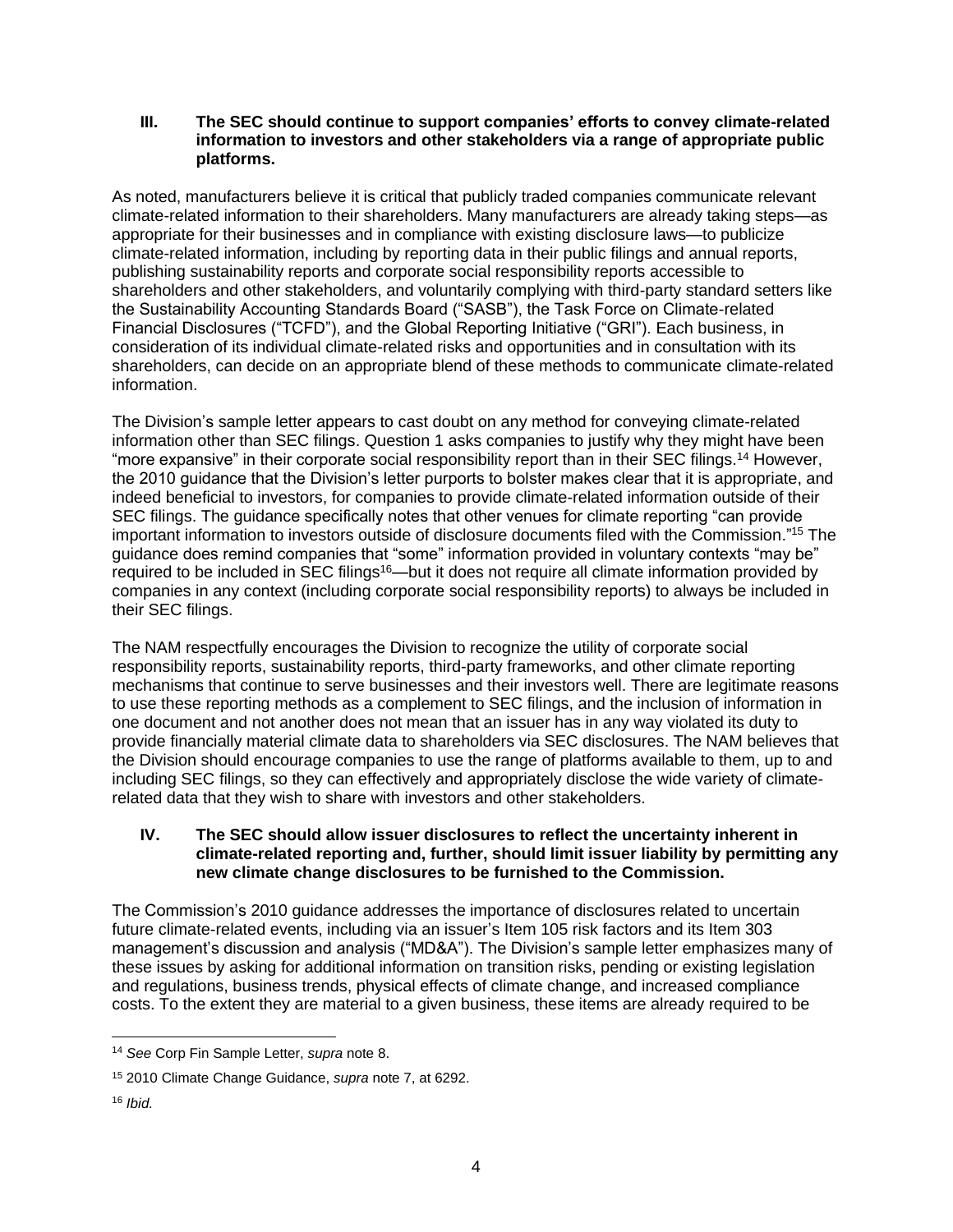disclosed by the Commission's guidance—and in fact are explicitly mentioned in the 2010 release.<sup>17</sup> The NAM is concerned that the staff letter appears to build on this existing requirement, though it is unclear what additional prognostication the Division expects from public companies.

Further, the 2010 guidance illustrates the difficulty of evaluating potential climate-related risks, particularly with respect to political and business trends. Throughout, it focuses on the potential impacts of so-called "cap and trade" legislation, which had been passed by the House of Representatives in 2009. This "pending" bill and several of its individual provisions are cited as potential risks and opportunities about which companies should be prepared to provide disclosure.<sup>18</sup> Yet the bill never became law, and any disclosures about its impacts were ultimately of limited utility to investors.

Despite this clear illustration, the Division's sample letter appears to raise the specter of *more* political prognostication about "pending" legislation, regulation, and international accords. The NAM is concerned that companies might now be expected to analyze bills earlier and earlier in the everuncertain legislative process. For example, Question 4 alleges that the sample company has ignored "significant developments" at the federal, state, or international level,<sup>19</sup> but it is difficult to imagine a business failing to analyze the impacts of policies that actually *became law*. As such, it is unclear how issuers are expected to correct for the alleged "significant" omissions if not via scenario analysis related to some subset of "pending" bills that the Division staff believes have some likelihood of passage.

This high degree of uncertainty illustrates the importance of allowing disclosures under any forthcoming climate reporting framework to be furnished to, rather than filed with, the Commission. If the SEC plans to require scenario analyses as implied by the Division's sample letter and explicitly endorsed by the recent Financial Stability Oversight Council ("FSOC") report on climate-related financial risk,<sup>20</sup> the liability associated with disclosures filed with the SEC could pose a significant limitation given the evolving state of climate and ESG information infrastructure, regular changes to reporting standards as well as companies' usage thereof, and the uncertain nature of forwardlooking political, business, and scientific predictions.

Regardless of the forum, public companies are held to a general standard for statements made in good faith and with due diligence—so the question of "filed vs. furnished" will not affect the accuracy or reliability of the information being disclosed. However, companies are held to a more rigid liability standard for any material misstatement or omission in a statement filed with the SEC. It is also important to note the inherent uncertainty, wide variation, and ongoing evolution of much of the information that companies might be required to disclose under a climate reporting framework. The

<sup>17</sup> *See, e.g., id.* at 6296 ("Legal, technological, political and scientific developments regarding climate change may create new opportunities or risks for registrants…These business trends or risks may be required to be disclosed as risk factors or in MD&A."); at 6295 ("[T]here have been significant developments in federal and state legislation and regulation regarding climate change. These developments may trigger disclosure obligations under Commission rules and regulations…"); at 6296 ("Registrants whose businesses may be vulnerable to severe weather or climate related events should consider disclosing material risks of, or consequences from, such events in their publicly filed disclosure documents.").

<sup>18</sup> *See, e.g., id.* at 6290 ("This legislation, if enacted, would limit and reduce greenhouse gas emissions…"); at 6291 ("New trading markets for emission credits related to 'cap and trade' programs that might be established…"); at 6296 ("[I]f a 'cap and trade' type system is put in place, registrants may be able to profit from the sale of allowances…"); at 6296 ("Costs required to improve facilities and equipment…to mitigate the financial consequences of a 'cap and trade' regime…").

<sup>19</sup> *See* Corp Fin Sample Letter, *supra* note 8.

<sup>20</sup> *Report on Climate-Related Financial Risk*. Financial Stability Oversight Council (21 October 2021). *Available at* https://home.treasury.gov/system/files/261/FSOC-Climate-Report.pdf.